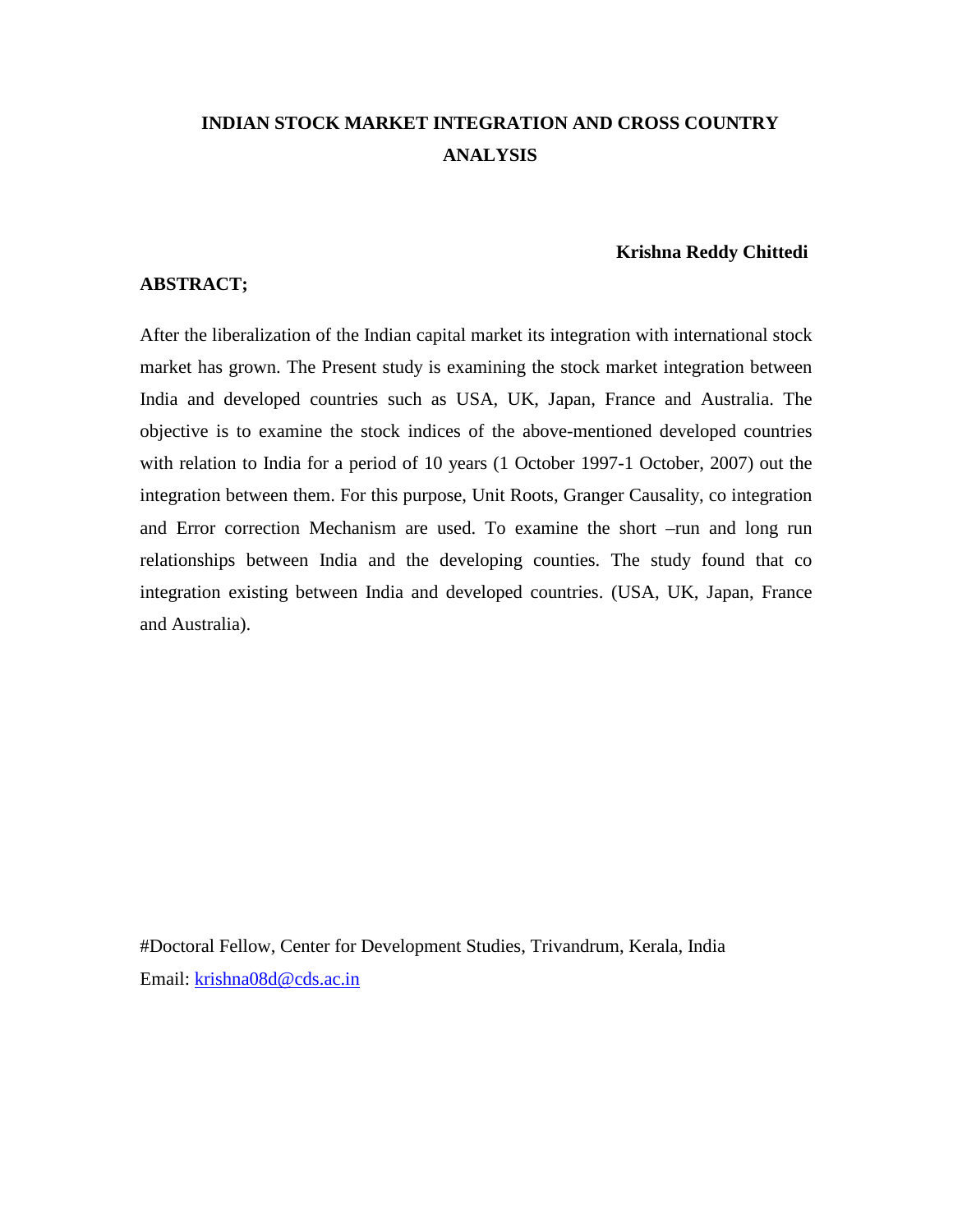# **INDIAN STOCK MARKET INTEGRATION AND A CROSS COUNTRY ANALYSIS**

#### **Introduction:**

Indian stock markets, in the recent years, have sharply risen on the back of improving macroeconomic fundamentals and large inflow of foreign money. Large foreign investments have brought greater transparency and liquidity into the Indian market. India entered the International Financial Markets to mobilize resource towards the end of the 1970s around the time of the launch of Fourth Five Year Plan. India could not have carried on with its old policies and procedures, as there were visible signs that the flow of soft financing would decrease with the emergence of new claimants on such financing. The World Bank also consented for India and its financial institutions to enter global markets and establish themselves as creditworthy borrowers. In lieu of the rise in activities of International Financial Markets, it seemed to be the most opportune time for the country to enter the markets for mobilizing resource support that was so vital for financing India's economic plans. While entering the global financial markets in 1980- 81, India passed through numerous phases of operations in these markets. The first phase lasted for the ten-year period, 1980-1990, and finances were raised on a modest scale during this initial phase with the down grading of India's credit rating by the International rating agencies during the early half of 1991, the markets were completely closed to the Indian entities and barring short term facilities for financing oil imports. Finance could not be raised during the ensure there-year period 1991-94. The year 1994-95 marks a watershed in India's external market operations as without a formal up gradation to investment grade rating; India could access the international financial markets for raising finances in multiple ways. And, despite temporary treatment since the mid-1990s for raising debt, issues of Global Depository Receipts (GDRs) American Depository Receipts (ADRs) , mutual fund flotation abroad, portfolio investment and foreign direct investments. It is necessary to note that India is in a position to raise foreign finances to the tune of \$ 10 billion per annum from all these sources during the new phases.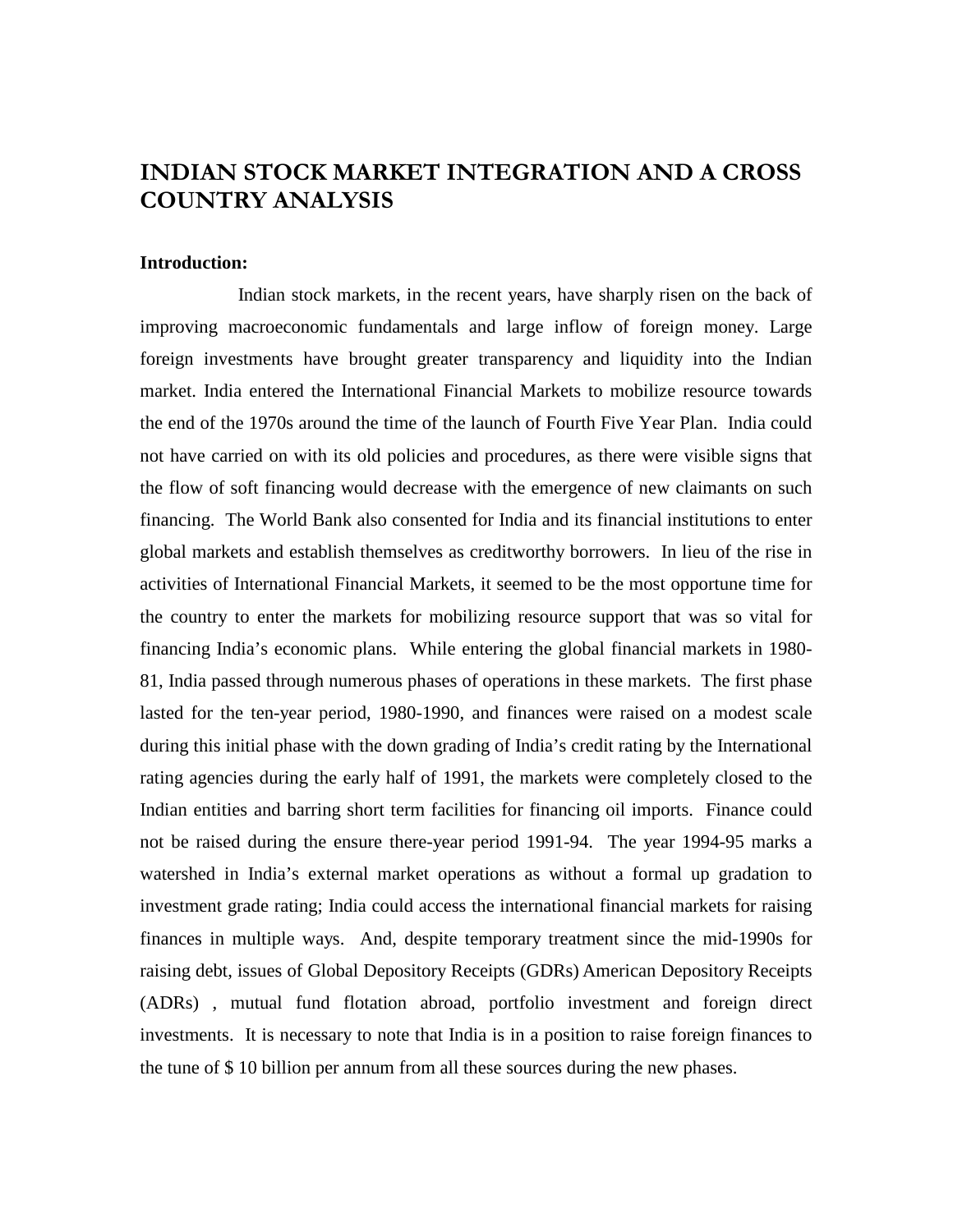The roles that regions play in the world's capital markets are changing. While the US remains the largest financial markets; the euro zone has emerged as a financial powerhouse indeed. The euro zone, UK and US account for some 80% of all cross border capital flows. In contrast, Japan is strikingly isolated; its capital flows are smaller than China although china's stock of financial assets is only one –quarter of the size of Japan's. The underlying force for integration is that people want freedom to make economic decisions and to access different forms of finance, risk management techniques and investment and portfolio diversification opportunities. It is now much easier to circumvent restrictions, which people regard as inimical to their private interests and this throws policy makers into a reactive role, forcing them to reassess their policy process. International capital market relationships not only have implications for portfolio diversification, but also have important implications for macro economic polices that influence trade and fiscal balances of countries and the financial polices of different agents within the capital improving economy. In a country like India where the stock market is undergoing significant transformation with the liberalization measures, there are also concerns regarding its exposure to risk in case of global/regional crises i.e. need to know how far contagion can affect the Indian stock market in a more and more globally integrated environment. The degree of financial openness is an empirical question which needs to be resolved and if policy makers are to know the structure of their economies and implement polices that will be effective in achieving their aims. One implication of integration I s that price of the good or assets is determine by the market, and economists generally argue that outcomes in competitive markets tend to be more efficient and equitable than otherwise. The degree of integration would seem to indicate whether there are efficiently gains to be had by liberalization; the argument that financial integration promotes economic development and welfare is not, however uncontroversial, and there are arguments that transitional costs can be high and that the gains from openness are overstated. The events of 1997 might be used to buttress these types of arguments.

In this study, an effort has been made to examine how Indian capital market is integrated with the Indian major trading partners (developed countries), especially after the initiation of financial and economic reforms. The results, both at international level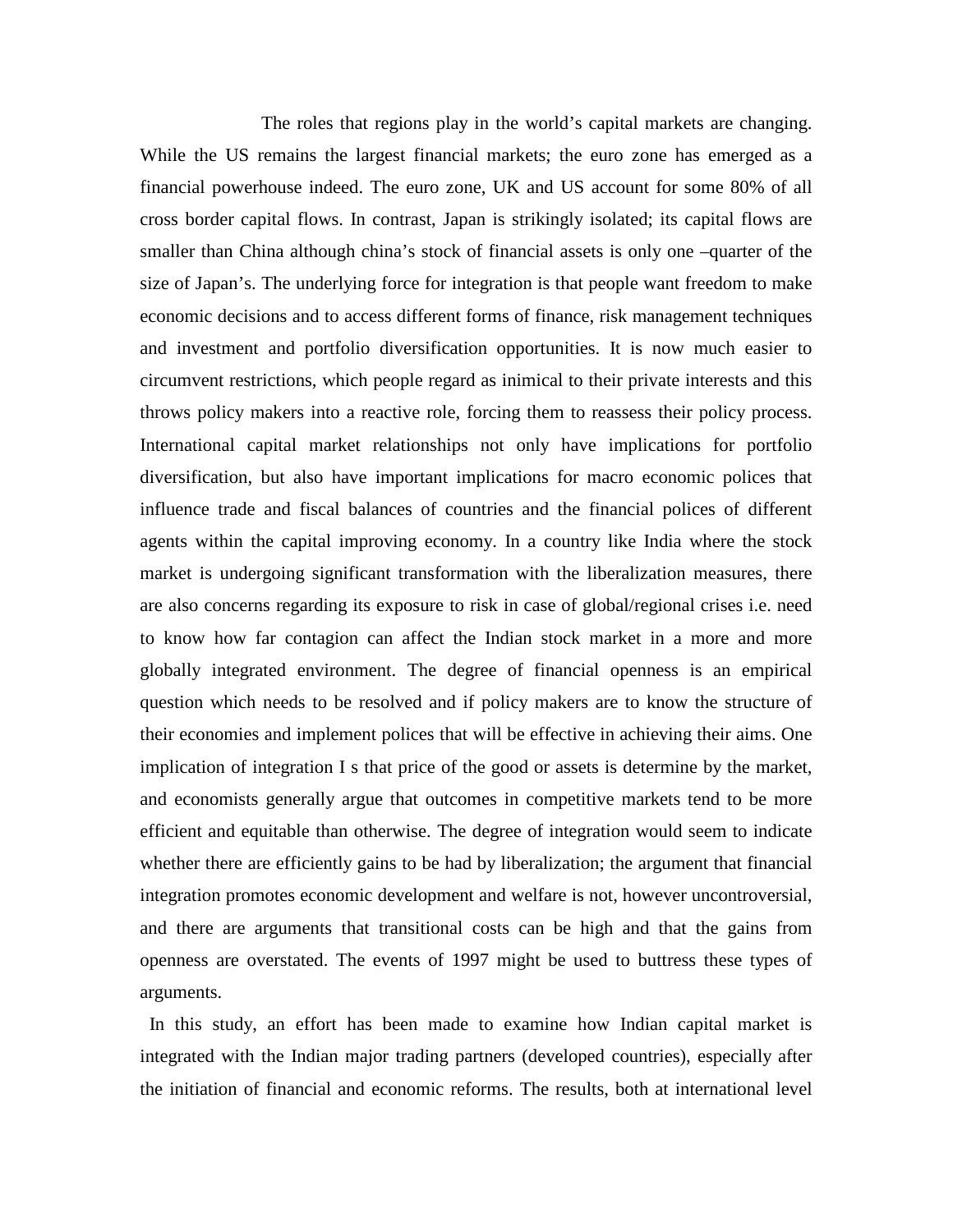and India, have been largely inconclusive. The Indian capital market has been experiencing a process of structural transformation in that the operations in the Indian capital market are being conducted on the standard equivalent to those in the international developed markets. Internationally, many studies relating to capital market integration have been conducted to test the degree of capital market integration, especially in developed countries. There are a very few studies on capital market integration in India. The present study is intended to partially fill this gap.

### **Data**

The study comprises daily stock market indices at closing times as collected from the **www.econstats.com** and the validity of the data was checked from respective stock exchange websites. Accordingly, our data series consist of the daily index values of the, DJIA, FTSE-100, NIKKEI-225, CAS-40 and ATX-100 for US, UK, Japan, France, and Australia respectively. The period of study is based on the collected data series 1997- 2007.

The rest of the paper is arranged as follows: section 2 gives a brief review of existing literature relevant with this study. Section 3 describes the methods used for our study. Section 4 presents the analytical framework for the present study as well as the results of the empirical exercise. Section 5 concludes with a summary of the results

# **Section -2**

**Review of Literature**: Several studies have attempted to examine the integration of Capital markets. The findings of various studies are given below.

Bailey and Stulz (1990) investigated the prospects for international portfolio diversification among pacific basin stock markets using the daily returns for the Malaysia, Korea, Singapore Hong Kong, Japan, Philippines, Taiwan and Thailand market indices from January 1977 to December 1985. They used simple correlation analysis to detect interrelations among the markets.Their results showed that the degree of correlation between US and Asian equity returns depended upon the period specification, whether daily, weekly or monthly. For example, with daily returns, only correlations between the US & Hong Kong, and Japan & Taiwan were significant, where as for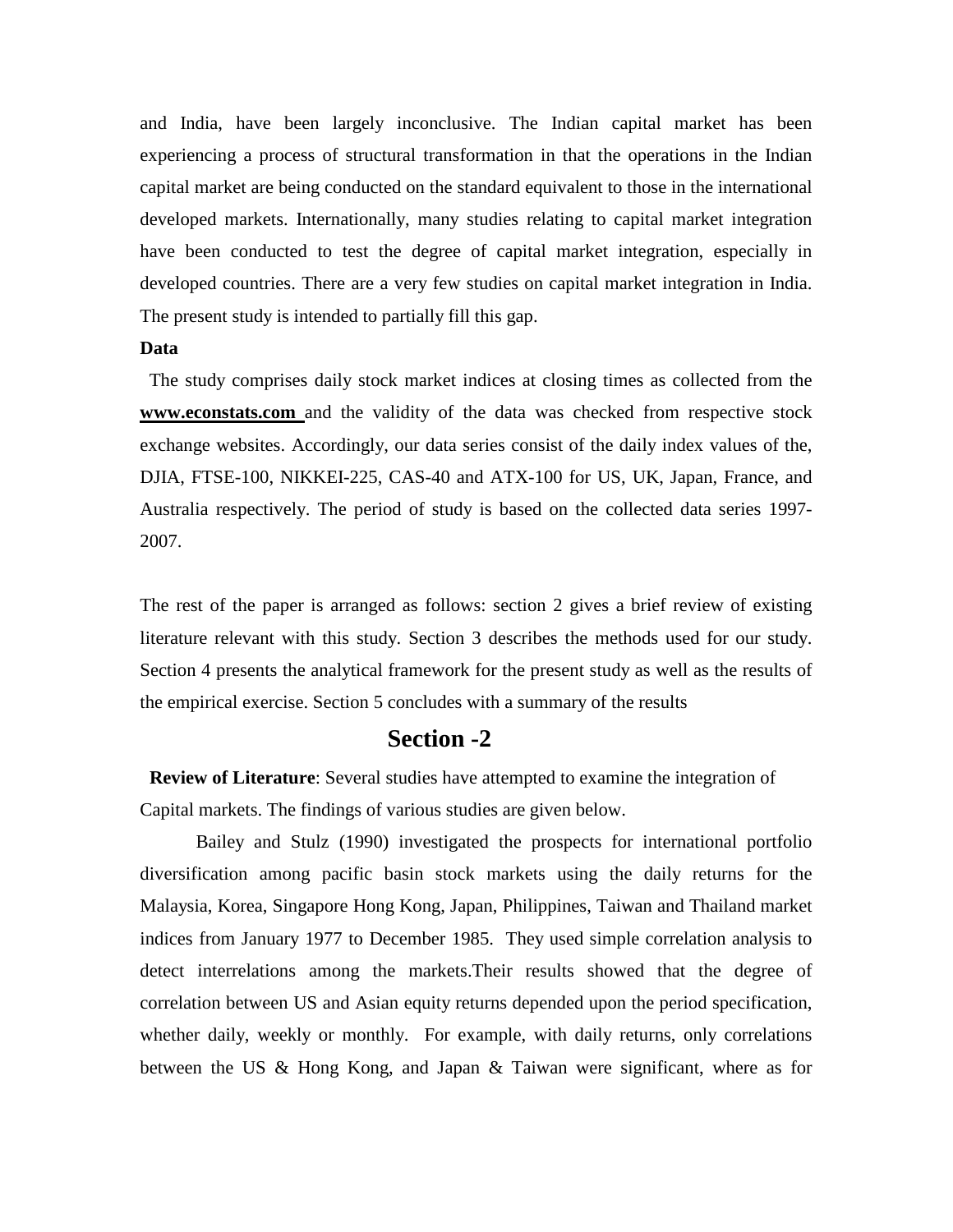monthly returns, correlations between all Asian markets were significant with the exception of the Philippines and Thailand.

Bakaert and Harvey **(**1995) used a conditional regime - switching model to account for periods when national markets were segmented from world capital markets and when they became integrated in the sample. The author found that integration was substantial for the entire period not only for Malaysia, which had less investment restrictions, but also Thailand, a large shift in the degree of integration was noted in 1987, when foreign ownership restrictions were relaxed. The author applied the model to group of emerging capital market including some Basin Markets (Korea, Taiwan, Malaysia and Thailand) during 1975-1992.

Amanulla & Kamaiah (1995) conducted a study to examine the Indian stock market efficiency by using Ravallion co integration and error correction market integration approaches. The data used are the RBI monthly aggregate share indices relating five regional stock exchanges in India, viz Bombay, Calcutta, Madras, Delhi, Ahmedabad during 1980-1983.

According to the authors, the co integration results exhibited a long-run equilibrium relation between the price indices of five stock exchanges and error correction models indicated short run deviation between the five regional stock exchanges. The study found that there is no evidence in favour of market efficiency of Bombay, Madras, and Calcutta stock exchanges while contrary evidence is found in case of Delhi and Ahmedabad.

Karajazyk (1995) investigated one measure of financial integration between equity markets. He used a multifactor equilibrium. Arbitrage pricing theory to define risk and to measure deviations from the "Law of one price". He applied the integration measure to equities traded in 24 countries (four developed and 20 emerging). He found that the measure of market segmentation tends to be much larger for emerging markets than for developed markets, which flows into or out of the emerging markets. The measure tends to decrease over time, which is consistent with growing levels of integration. Large values of adjusted mis-pricing occur around periods in which capital controls change significantly. Finally, he found asymmetric integration relationship; stock markets of developed nations are more integrated than those of emerging nations.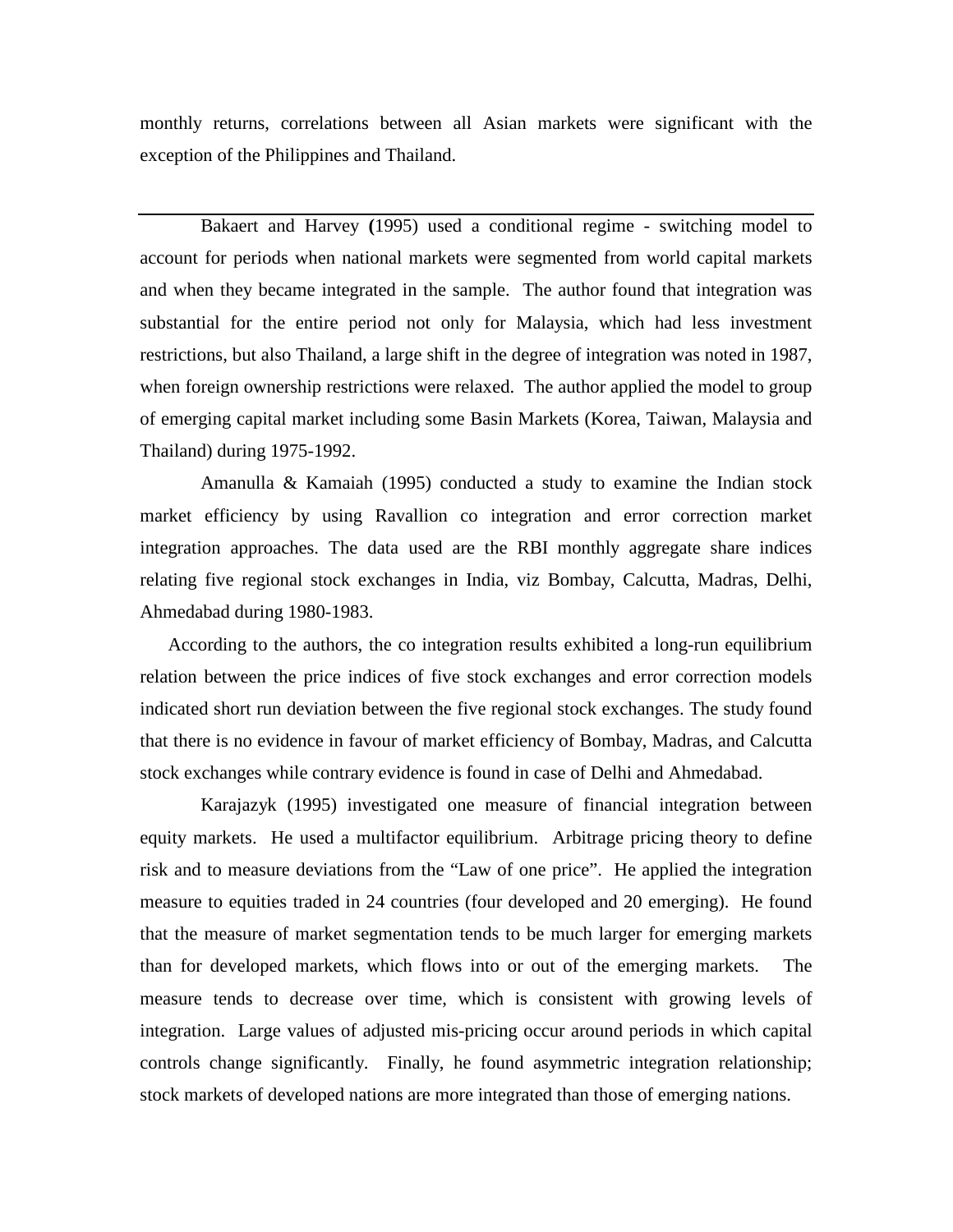Redel (1997) concentrated on the capital market integration in developing Asia during the period 1970 to 1994 taking into variables such as net capital flows, FDI, portfolio equity flows and bond flows. He observed that capital market integration in Asian developing countries in the 1990's was a consequence of broad-based economic reforms, especially in the trade and financial sectors, which is the critical reason for economic crises which followed the increased capital market integration in the 1970s in many countries will not be repeated in the 1990s. He concluded that deepening and strengthening the process of economic liberalization in the Asian developing countries is essential for minimizing the risks and maximizing the benefits from increased international capital market integration.

Ayuso and Blanco (1999) analyzed whether there has been any increase in the degree of financial integration during the nineties. They have taken weekly returns on seven selected stock exchanges viz; New York, London, Paris, Madrid, Frankfurt, Milan and Tokyo during 1990-94 and 1995-99 periods. It is shown that during the 1990's the linkages between national stock exchanges seem to have increased. Not only as the weight of foreign assests in agents' portfolio increased but also have the correlation between stock indices and the ability of each market return to explain the behavior of returns on other markets

Park (1999) found that the degree of International financial integration has been increasing modestly in the recent decades both for the developed and developing countries. Among the developed countries the variance of international financial integration is relatively large vis-à-vis developing countries. The author concluded that among the developing countries India is the least active in the process of integration at least through 1997.

Nath and Verma (2003) examine the interdependence of the three major stock markets in south Asia stock market indices namely India (NSE-Nifty) Taiwan (Taiex) and Singapore (STI) by employing bivariate and multivariate co integration analysis to model the linkages among the stock markets, No co -integration was found for the entire period (daily data from January 1994 to November 2002).They concluded that there is no long run equilibrium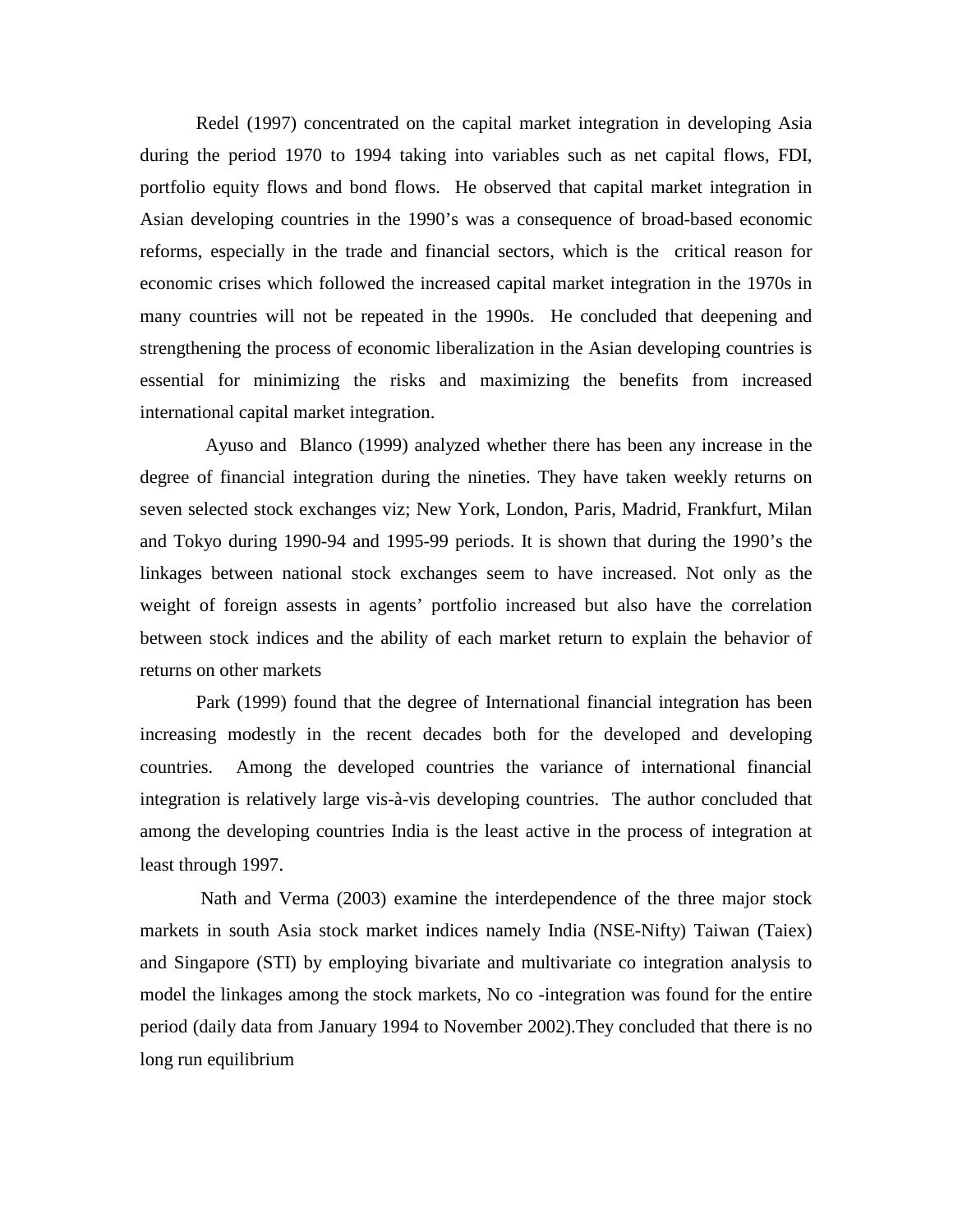Tripaty (2006) examined the relationship between the world market and developed markets. He found that the world market is having an impact on developed markets and he concluded that the world stock market is efficient and co-integrated with developed market, indicating long-run equilibrium relationship

Most of studies relating to investigation of integration of stock markets within India and also their convergence with the world markets point out the existence of co-integration among different countries. Further, it has been observed from empirical studies that the financial sector reforms have been successful in bringing significant improvements in various market segments. Most of the studies confirm that when a security is listed in both developed and emerging stock markets, then the price of such security is mainly influenced by the shocks generated in the developed market. As integration of stock markets across globe is still partial, it leaves ample opportunity for switching between advanced markets like U.S. or Japan and the emerging Asian market including India.

# **Section -3**

#### **Methodology of the study**

Stock market indices are used to study integration of capital markets in India, USA, UK, Japan, Australia, and France. Granger Causality test is carried out to see the direction of the relationship. Then, co integration and error correction mechanism are used to check whether India and developed countries co integrate in the long run and whether they converge to each other over the short run. Since the objective of this study is to check whether the co integration of the movements of these indexes, so natural logarithm of the

Empirical tests for co integration can only proceed if the time series are non-stationary. In this analysis, we will test all the series of indices for unit root properties using two commonly used unit root tests, namely Augmented Dickey fuller (ADF) test, Phillips- Perron (1998) test and KPSS test. For the ADF test, the ADF test, the null hypothesis of a single unit root is tested against the alternative of stationary using the model stated in Equation 1.

$$
\Delta Y_{t} = \alpha_{0} + Y_{t-1} + \sum_{i=1}^{p} \beta i \Delta Y_{t-1} + e_{t} \quad \dots \dots \dots \dots \dots \tag{1}
$$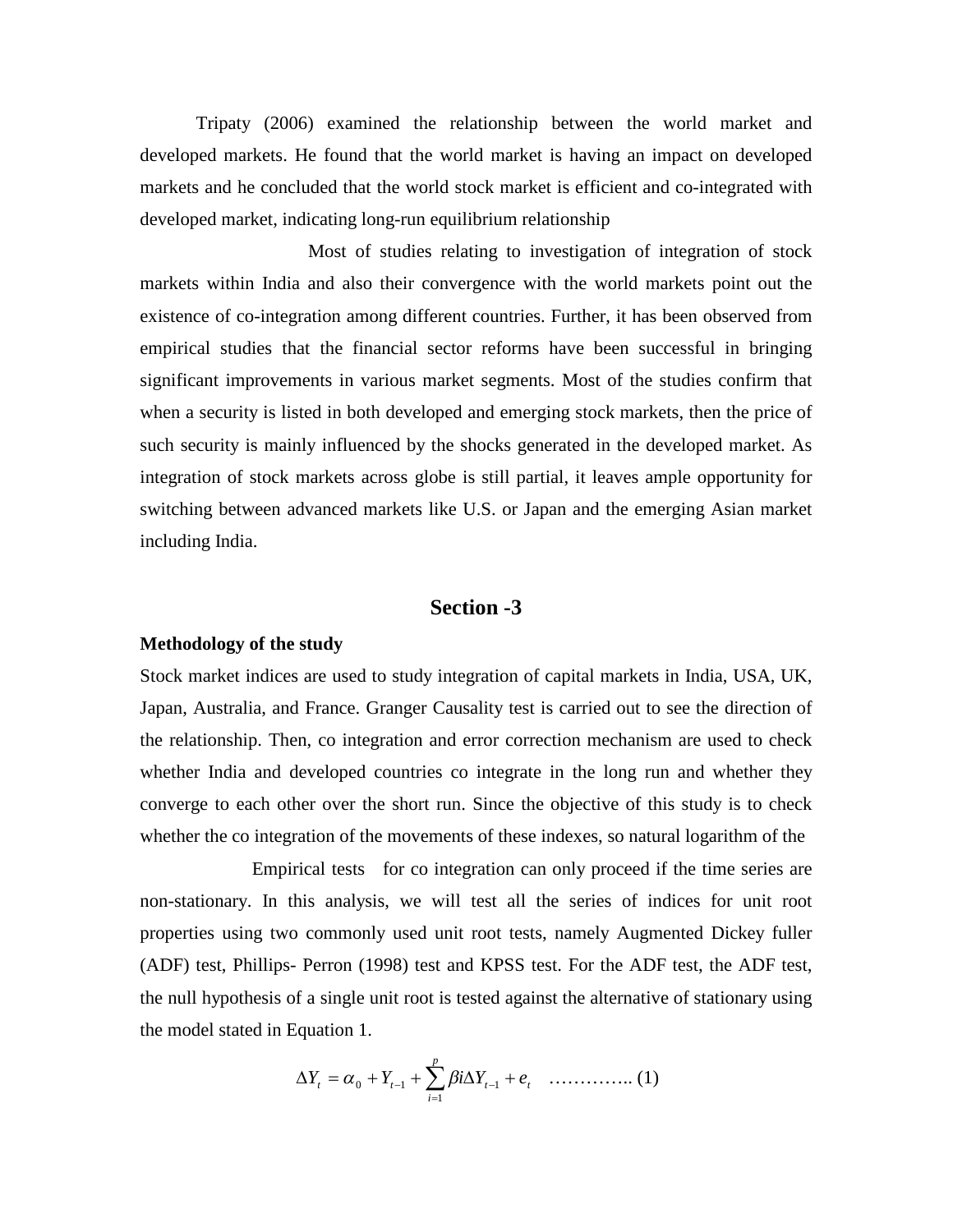The co integration analysis technique is still evolving and has many forms, as is evident from the literature which might sometimes seem confusing to the first timer. Often the terms causality and co integration are synonymous. To examine the co-movements between the Indian stock market and the developed markets, we first study their relationship by the simple regression.

$$
X_t^I = a + bX_t^k + e_t \tag{2}
$$

Where the endogenous variable  $X_t^{\dagger}$  represents the Indian stock index, the exogenous variable  $X<sup>K</sup>$  is the stock index; of any of the developed countries including the U.S.A., U.K, Japan, Australia, France ; and  $e_t$  error term. In order to study the joint effect from all the developed stock markets on the Indian market. We further study the following multiple regression.

$$
X_t^1 = a + b_1 X_t^{k1} + b_2 X_t^{k2} + b_3 X_1^{k3} + b_4 X_1^{k4} + b_5 X_t^{k5} + e_1
$$
 (3)

Where X  $<sup>K</sup>$  are the stock indices for the USA, UK, Japan, Australia and France for i=1, 2,</sup> 3, 4 and 5 respectively. This is very useful when it is wished to test and incorporate both the economic theory relating to the long-run relationship between variables, and short-run disequilibrium behaviors. In the following ECM for example:

$$
\Delta y_t = a_1 + \sum_{i=0}^n \beta_i \Delta y_{t-i} + \sum_{j=0}^m \gamma_j \Delta x_{t-j} + \theta (y_t - \lambda x_t)_{t-1} + e_t \quad (4)
$$

The short-run relationship is captured by the lagged terms of the  $\Delta x$  variable the current impact of  $\Delta x$  to  $\Delta y$  is captured by the  $\beta_0$  coefficient, while the long-run disequilibrium deviations are captured by the one period lagged error-term of the co integrating equation, with  $\theta$  being the adjustment factor to equilibrium.  $\theta$  Of course takes values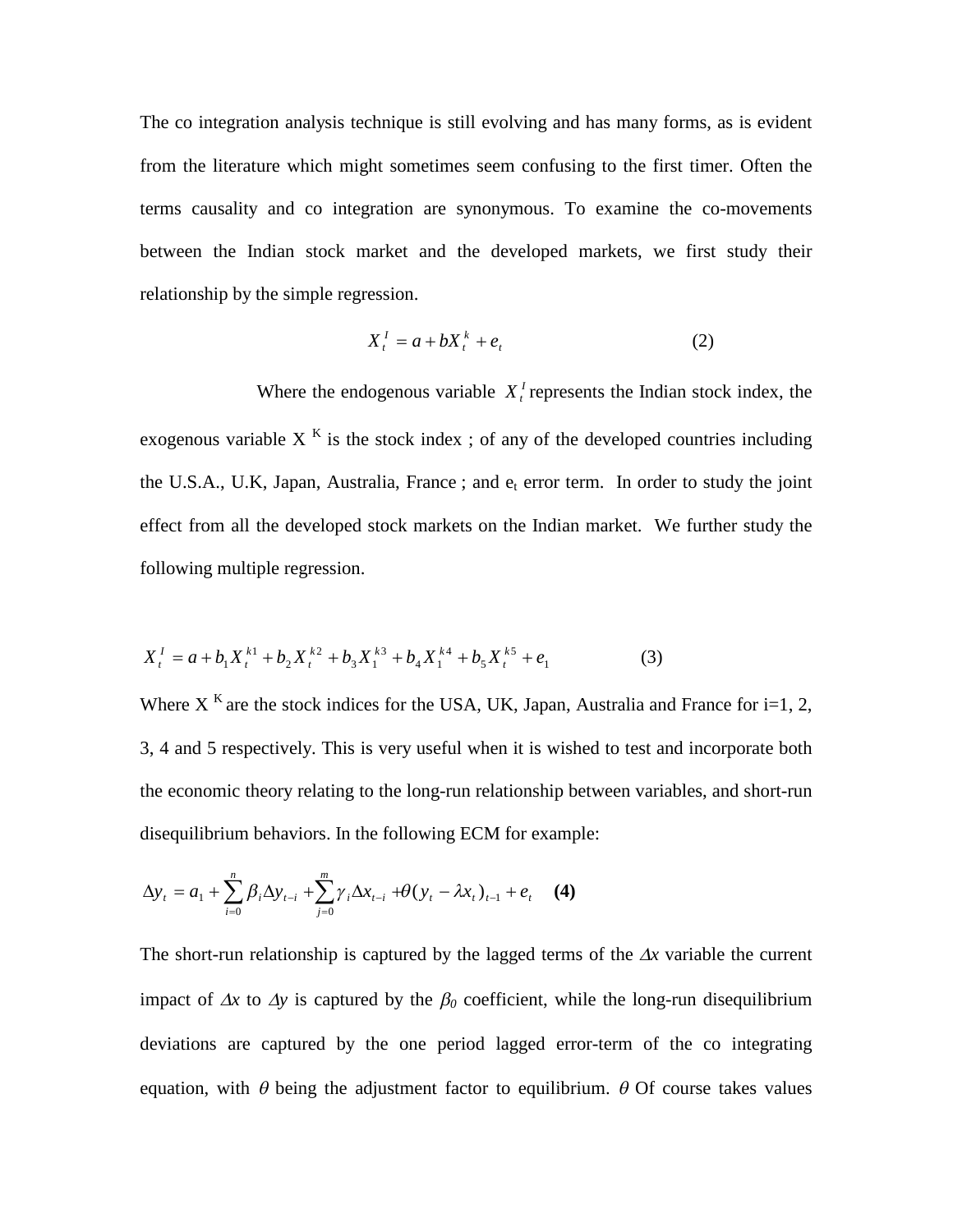between zero to one, while it is obvious that the closest to one the largest is the adjustment to equilibrium and vice versa.

# **Section-4**

### **Empirical Analysis:**

To examine the stationarity property of all the variables used in our study, we have carried out the ADF, PP and KPSS unit roots. All the tests have been conducted both with intercept and with intercept and trend, without intercept. Stock market integration between and India and five developed countries (US, UK, Japan, France and Australia) is explained here with the help of co-integration techniques. Hence, it is a necessary condition that the variables that appear in the stock market integration should not be integrated of order zero i.e. (I (o). At the same time, it should be of the same order as variables of same order only can co-integrate each other.

# **Unit Root Tests: Discussion of results**

Table 1 to 2 carry the required statistics of ADF, PP and KPSS tests for the variables on both levels and first differences. Log values of the variables are used in this study. Stock market indices, when measured in levels are not stationary as the value of the test statistics i.e. ADF, PP and KPSS are not significant. But when these variables are measured in first differences, it is evident that both DF and ADF statistics are negative and statistically significant at 1 % level.

| <b>Table 1 Unit Root Test s Level</b> |                                     |                        |                  |                             |                  |               |  |  |
|---------------------------------------|-------------------------------------|------------------------|------------------|-----------------------------|------------------|---------------|--|--|
|                                       | <b>Augmented Dickey-Fuller Test</b> |                        |                  | <b>Phillips-Perron Test</b> |                  |               |  |  |
| <b>Variables</b>                      | With                                | With<br><b>Without</b> |                  | With                        | Without          | With          |  |  |
|                                       | <b>Intercept</b>                    | Intercept              | <b>Intercept</b> | <b>Intercept</b>            | <b>Intercept</b> | Intercept and |  |  |
|                                       |                                     |                        | and Trend        |                             |                  | <b>Trend</b>  |  |  |
| <b>SENSEX</b>                         | 0.230023                            | 1.026485               | $-1.113635$      | $-1.360433$                 | $-1.484208$      | $-1.14901$    |  |  |
| <b>DJIA</b>                           | $-1.345872$                         | 0.694728               | $-1.349993$      | $-1.252546$                 | 0.773995         | $-1.256852$   |  |  |
| $FTSX-100$                            | $-1.424872$                         | 0.261813               | $-1.367289$      | $-1.088232$                 | 0.422216         | $-1.012538$   |  |  |
| <b>NIKKI 225</b>                      | $-1.127974$                         | $-0.897884$            | $-0.934934$      | $-1.029640$                 | $-0.912921$      | $-0.812204$   |  |  |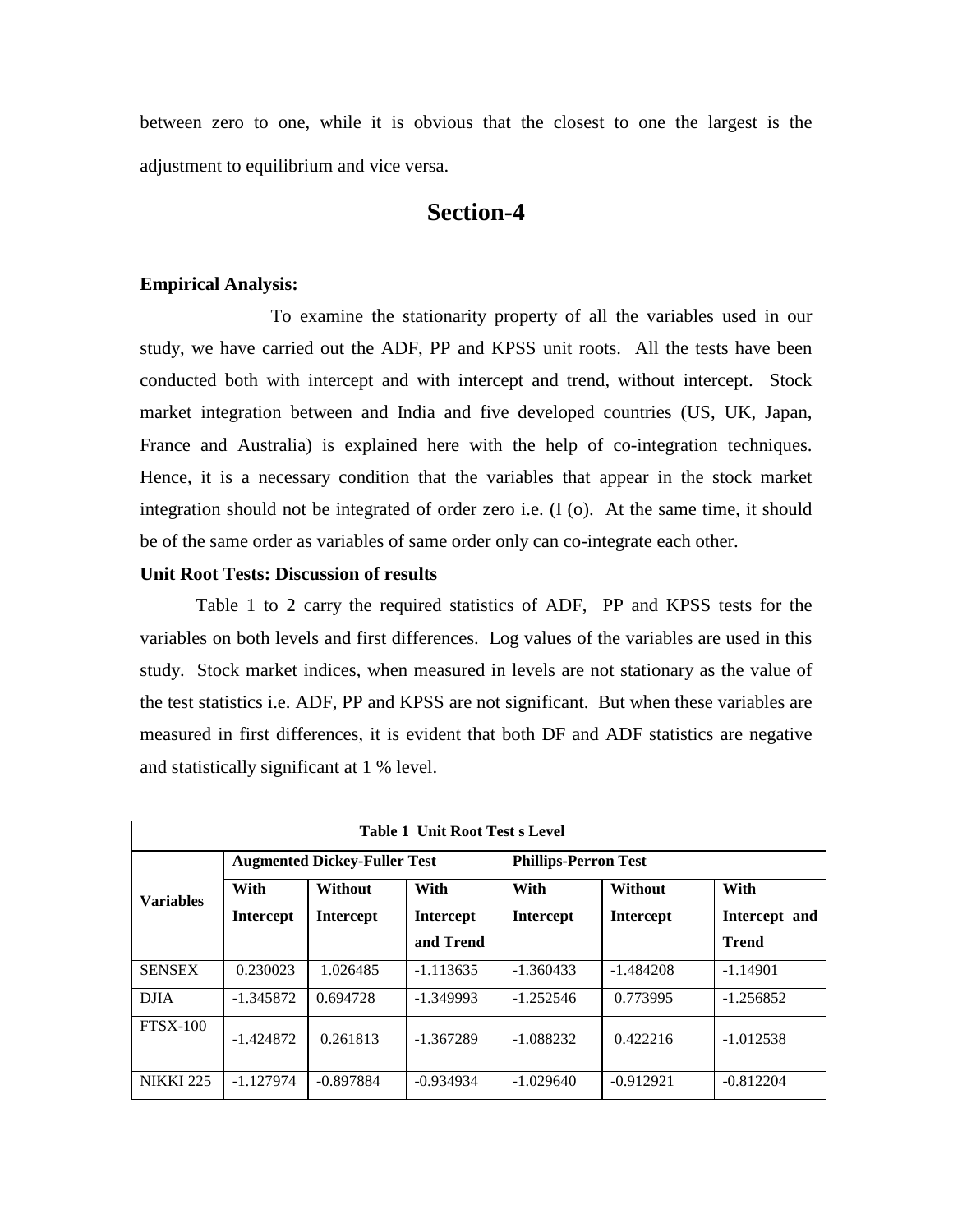| $CAC -40$        | $-1.503149$                   | 0.530436         | $-1.512243$   | $-1.365615$ | 0.663455 | $-1.372933$ |
|------------------|-------------------------------|------------------|---------------|-------------|----------|-------------|
| <b>ATX-100</b>   | 1.241934                      | 2.505376         | $-1.453673$   | 1.178485    | 2.422336 | $-1.463922$ |
|                  | <b>Unit Root Test s Level</b> |                  |               |             |          |             |
|                  |                               | <b>KPSS Test</b> |               |             |          |             |
| <b>Variables</b> | With                          | With             |               |             |          |             |
|                  | Intercept                     |                  | Intercept and |             |          |             |
|                  |                               | <b>Trend</b>     |               |             |          |             |
| <b>SENSEX</b>    | 4.311328                      | 1.396873         |               |             |          |             |
| <b>DJIA</b>      | 0.229223                      | 0.222053         |               |             |          |             |
| <b>FTSX-100</b>  | 1.258805                      | 1.045930         |               |             |          |             |
| <b>NIKKI 225</b> | 1.430446                      | 1.207835         |               |             |          |             |
| $CAC -40$        | 0.679437                      | 0.707394         |               |             |          |             |
| <b>ATX-100</b>   | 4.678871                      | 1.477826         |               |             |          |             |

| <b>Table 2: Unit Root Test s First difference</b> |                  |                                     |               |                             |                  |               |  |  |
|---------------------------------------------------|------------------|-------------------------------------|---------------|-----------------------------|------------------|---------------|--|--|
|                                                   |                  | <b>Augmented Dickey-Fuller Test</b> |               | <b>Phillips-Perron Test</b> |                  |               |  |  |
| <b>Variables</b>                                  | With             | Without                             | With          | With                        | Without          | With          |  |  |
|                                                   | <b>Intercept</b> | <b>Intercept</b>                    | Intercept and | <b>Intercept</b>            | <b>Intercept</b> | Intercept and |  |  |
|                                                   |                  |                                     | <b>Trend</b>  |                             |                  | <b>Trend</b>  |  |  |
| <b>SENSEX</b>                                     | $-21.89599$      | $-21.86957$                         | $-21.92718$   | $-285.8130$                 | $-244.8163$      | $-363.1427$   |  |  |
| <b>DJIA</b>                                       | $-48.49486$      | -48.48236                           | $-48.48448$   | $-48.64218$                 | $-48.60174$      | -48.63086     |  |  |
| $FTSX-100$                                        | $-32.33732$      | $-32.34120$                         | $-32.33658$   | $-50.47572$                 | $-50.41348$      | $-50.46840$   |  |  |
| <b>NIKKI 225</b>                                  | $-47.94096$      | -47.95822                           | -47.93173     | -47.95783                   | $-47.97548$      | -47.93272     |  |  |
| $CAC-40$                                          | $-50.21416$      | $-50.20829$                         | $-50.20431$   | $-50.50823$                 | $-50.48369$      | $-50.49738$   |  |  |
| $ATX-100$                                         | $-46.44557$      | $-46.37396$                         | $-46.54187$   | $-46.46529$                 | $-46.40239$      | $-46.54458$   |  |  |

**Unit Root Test s First difference**

|                  | <b>KPSS Test</b> |                          |  |  |  |  |
|------------------|------------------|--------------------------|--|--|--|--|
| <b>Variables</b> | With             | <b>Intercept</b><br>With |  |  |  |  |
|                  | <b>Intercept</b> | and Trend                |  |  |  |  |
| <b>SENSEX</b>    | 0.432053         | 0.095086                 |  |  |  |  |
| DJIA             | 0.049700         | 0.040247                 |  |  |  |  |
| $FTSX-100$       | 0.151877         | 0.100659                 |  |  |  |  |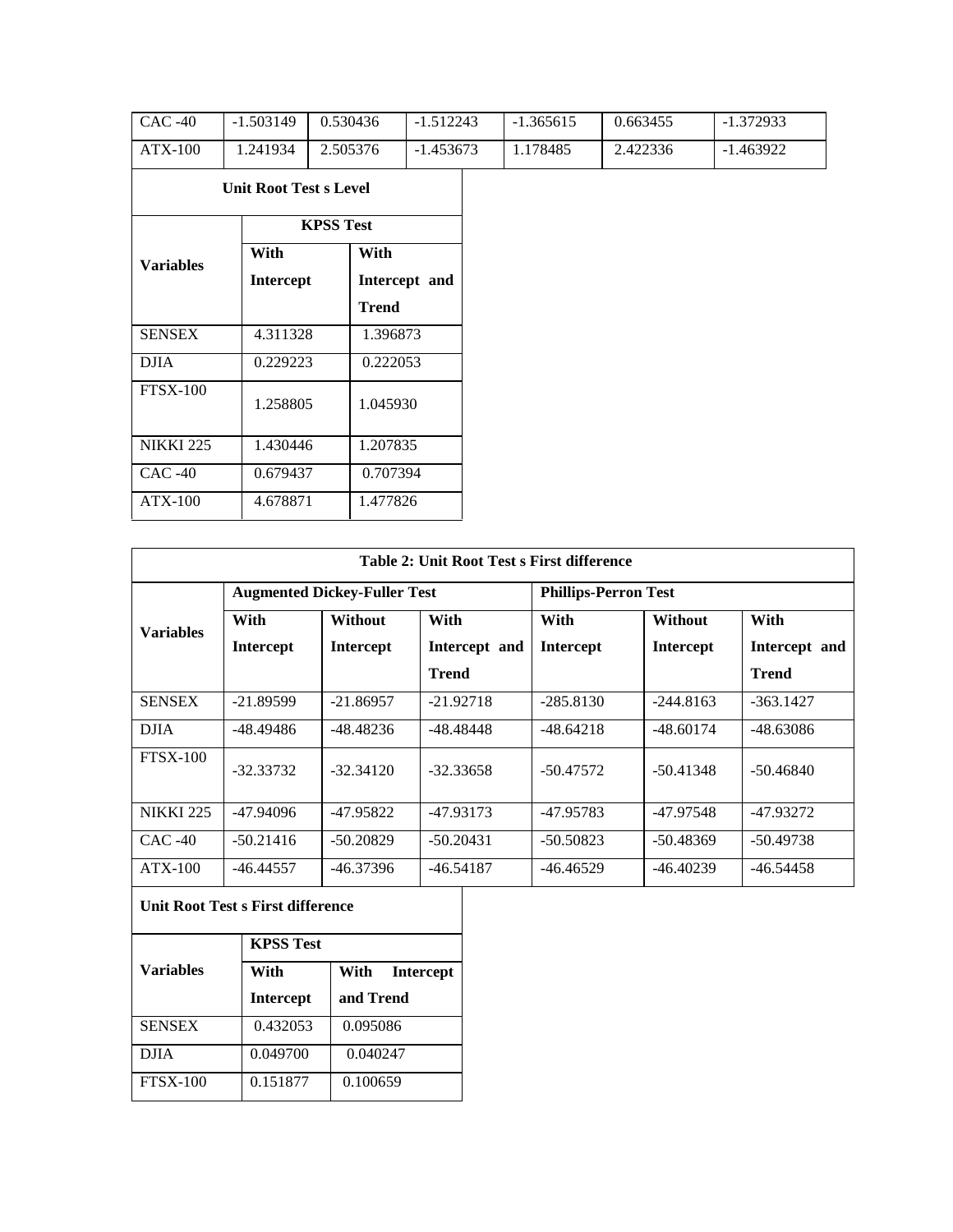| <b>NIKKI 225</b> | 0.302133 | 0.080177 |
|------------------|----------|----------|
| $CAC-40$         | 0.195655 | 0.196413 |
| $ATX-100$        | 0.706260 | 0.051984 |

### **Results of Granger tests:**

As we mentioned in last chapter between any pair of variables there is a possibility of unidirectional causality or bidirectional causality or none. This can also be the case between two pairs of variables used in our empirical analysis. The pre-condition for applying Granger Causality test is to ascertain the stationarity of the variables in the pair.

The second requirement for the Granger Causality test is to find out the appropriate lag length for each pair of variables. For this purpose, we used the vector auto regression (VAR) lag order selection method available in Eviews 5.0 package. This technique uses six criteria namely log likelihood value (log L), sequential modified likelihood ratio (LR) test statistic, final prediction error (F  $\&$  E), AKaike information criterion (AIC), Schwarz information criterion (SC) and Hannan –Quin information criterion (HQ) for choosing the optimal lag length. Among these six criteria, all except the LR statistics are monotonically minimizing functions of lag length and the choice of optimum lag length is at the minimum of the respective function. In our case, the optimum lag length has been found out to be 10 for all the variables, based on LP, FPE, ALC, SC and HQ

Finally, the result of Granger causality test is reported in table 3. There is a unidirectional causal influence between Indian stock indices and United States, Japan and France. Whereas UK, Australia are not having any causality.

The present study found that direction of causality is from United States, Japan, France to India, since estimated f-value is significant at 5% level. On the other hand, there is no reverse causation from India to United States, Japan and France. Therefore, Indian Capital Markets have influenced by US, Japan and France. Since both the computed value and F value are found in significant. This suggests here is exists no causal relation between UK and Australia that mean there is no influence between these two capital markets.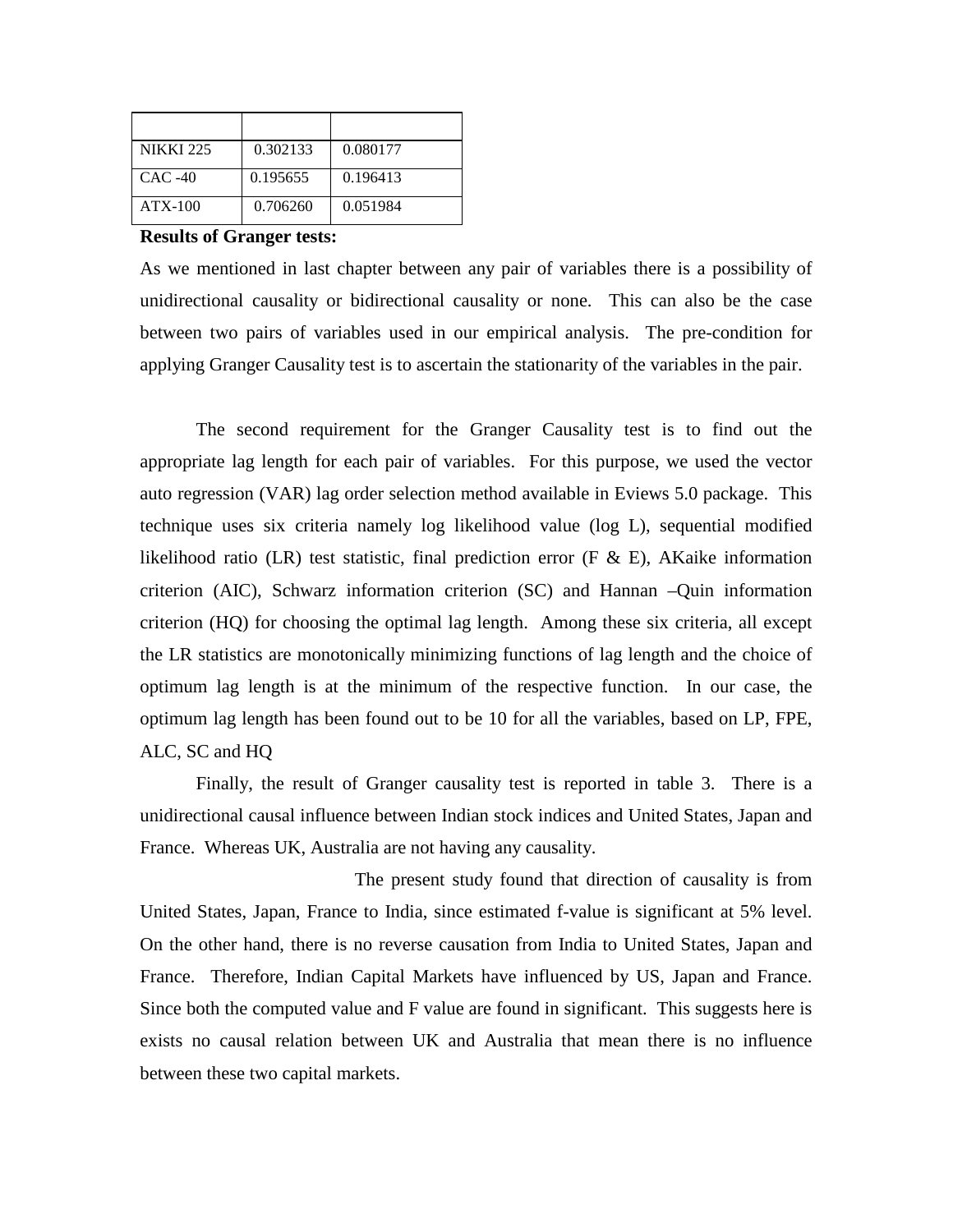#### **Table: 3Granger Causality Tests: Lag 10**

|                                                 | Obs  | F-Statistic | Probability |
|-------------------------------------------------|------|-------------|-------------|
| Null Hypothesis                                 |      |             |             |
|                                                 |      |             |             |
| UNITIED STATES does not Granger                 |      |             |             |
| <b>Cause INDIA</b>                              | 980  | 10.8332     | $1.3E-17$   |
|                                                 |      |             |             |
| <b>INDIA</b><br>Granger<br>Cause<br>does<br>not |      |             |             |
| UNITIED STATES                                  |      | 0.76385     | 0.66396     |
| UK does not Granger Cause INDIA                 | 1222 | 1.42093     | 0.16525     |
|                                                 |      |             |             |
| <b>INDIA</b> does not Granger Cause UK          |      | 0.91448     | 0.51883     |
|                                                 |      |             |             |
| JAPAN does not Granger Cause INDIA              | 845  | 2.91462     | 0.00135     |
| INIDA does not Granger Cause JAPAN              |      | 0.69964     | 0.72538     |
|                                                 |      |             |             |
| FRANCE does not Granger Cause                   |      |             |             |
| <b>INDIA</b>                                    | 1492 | 2.34918     | 0.00946     |
| INDIA does<br>Cause                             |      |             |             |
| Granger<br>not<br><b>FRANCE</b>                 |      | 1.01315     | 0.42966     |
|                                                 |      |             |             |
| AUSTRALIA does not Granger Cause                |      |             |             |
| <b>INDIA</b>                                    | 1011 | 0.65353     | 0.76803     |
|                                                 |      |             |             |
| <b>INDIA</b><br>does<br>Cause<br>Granger<br>not |      |             |             |
| <b>AUSTRALIA</b>                                |      | 0.74131     | 0.68574     |

# **Results of co integration test:**

Co-integration tests are helpful while dealing with non-stationary in the data and also examine the long run relationship. As the unit root tests try to examine the presence of stochastic trend of time series, co integration tests search for the presence of a common stochastic trend among the variables from the unit root test results, the required condition for co integration test that given series are not I (O) is satisfied .At levels all the variables are non-stationary, where as first differenced stationary.

The concept of co integration, introduced by Granger (1986) and further developed by Engle and Granger (1987), incorporates the presence of non stationary, long-term relationship and short-run dynamics in the modeling process. The study proposed to test the presence of non-stationary and long term relationship between India and developed countries capital markets namely USA ,UK, Japan, France ,Australia. A financial time series is said to be integrated of one order i.e., I (1), if it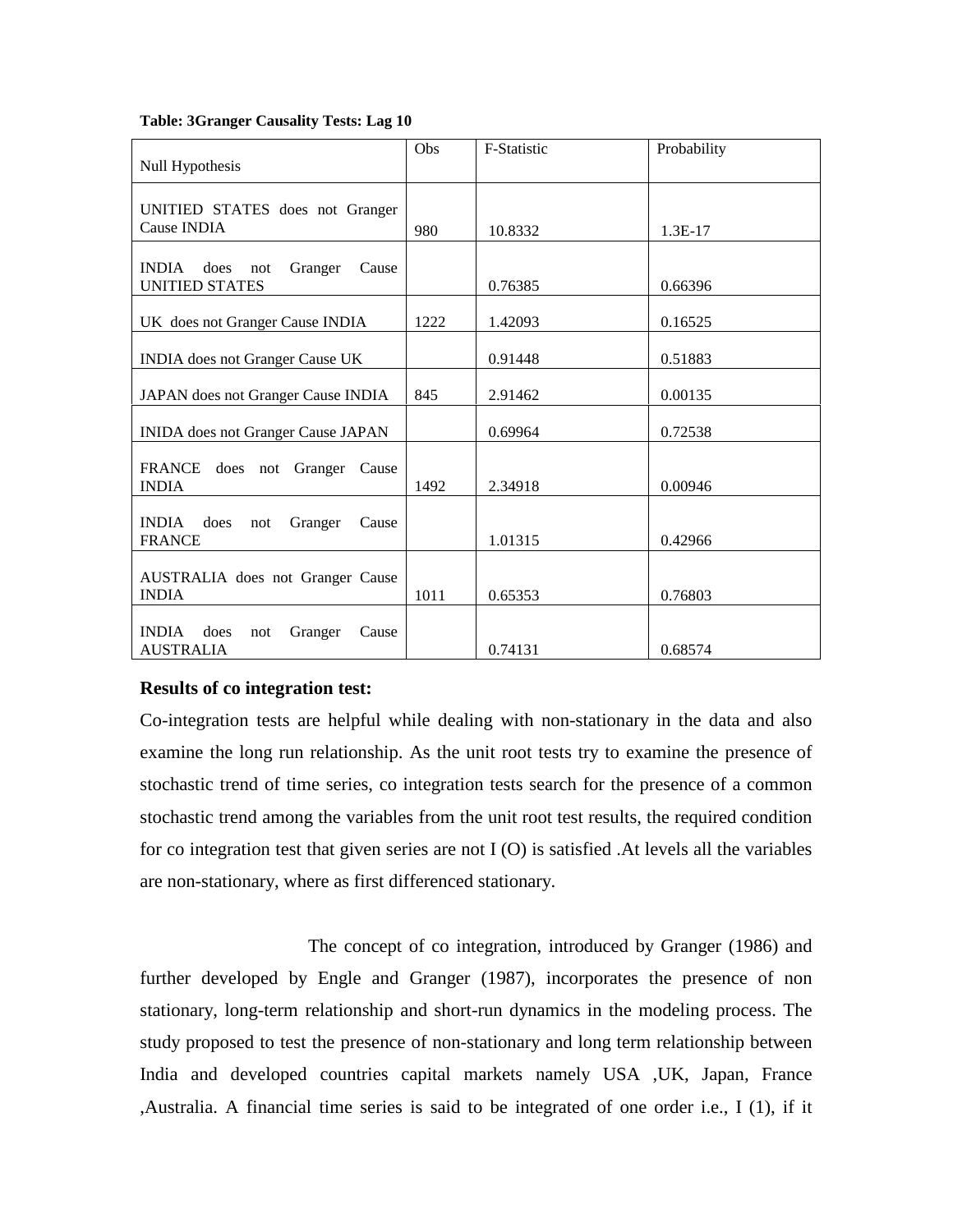becomes stationary after differencing once. If two series are integrated of order one, there may have a linear combination that is stationary without requiring differencing and, if they do, they are said to be co integrated.

The study used test residuals equation (1) employing Augmented Dickey Fuller (ADF) regression estimation. The results show that six lagged variables are appropriate in ensuring that the residuals  $e_t$  of each series is white noise. Since the statistics exceed the critical value as reported in table 2, the results of the ADF and PP and KPSS test confirms the presence of co integration for all stock indices documented in the co integration analysis and thus causally related. The study also proposed Johansson co integration test determining whether there exist long run relationship between India and developed countries capital markets.

To analyze long run relationship between Indian Capital Market and other developed capital markets, Johansen co-integration model has adopted. For testing co-integration, there are two test statistics to use. First, one is trace statistics and other one is Maximum Eigen value statistics. The results are shown in table 4. An empirical result of trace statistic indicates that the rejection of null hypothesis at 0.05 critical values i.e. there are no co-integration vector. In other words, Indian capital market has long relationship with other developed markets i.e. Australia, USA, UK, and Japan. Trace test also indicates that 1 co integration equation at 5 % level of significance, tells about long run equilibrium between Indian capital market and other developing markets.

Similarly, the empirical results of Maximum Eigen value are shown in the table 5. The empirical result indicates that the rejection of null hypothesis at 0.05 critical value i.e. no-co integration vector. It also tells that Indian capital market has long run equilibrium with other developing markets. Maximum Eigen value indicates that 1 co integration equation at 5 % level of significance.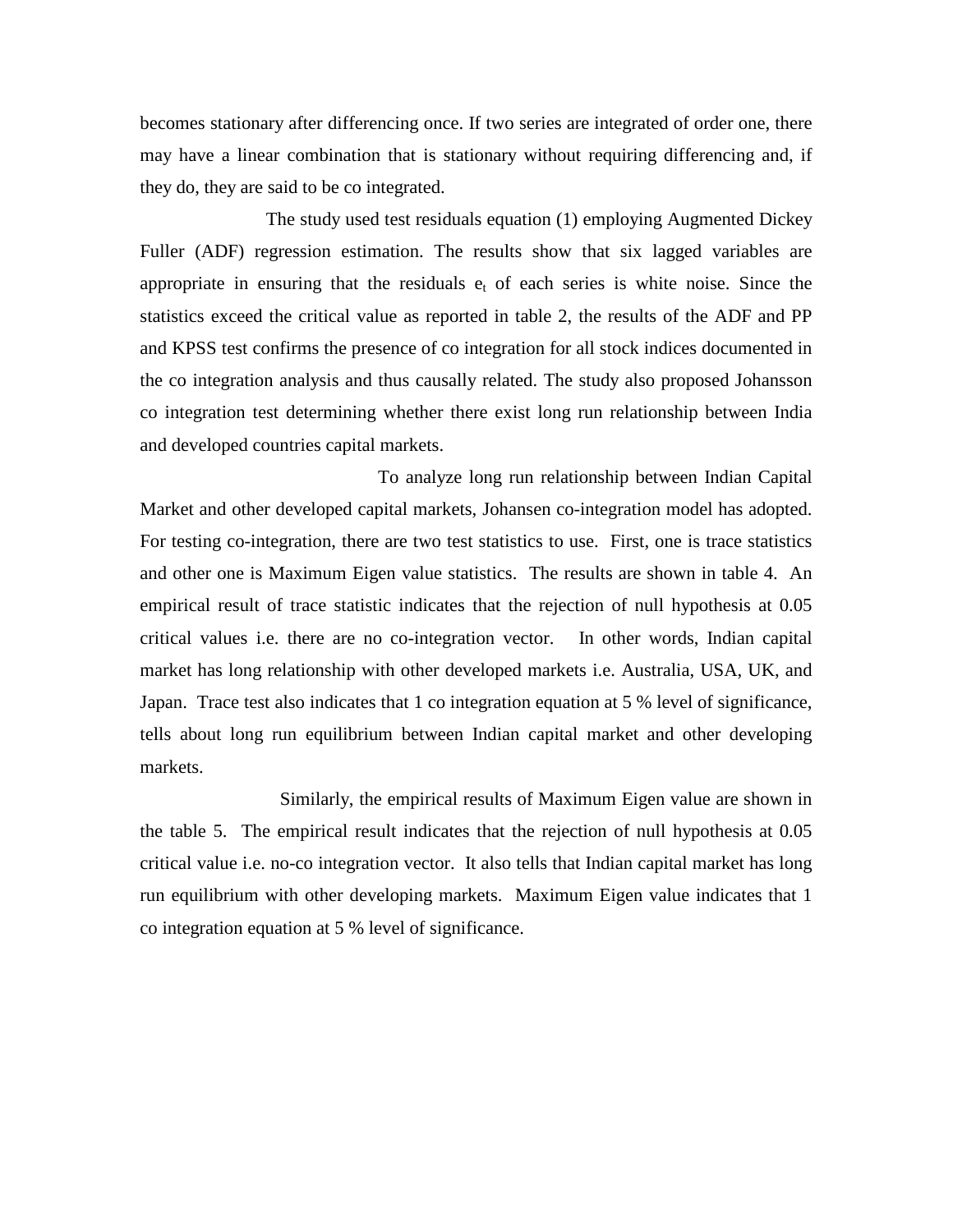# **Table-4 Multivariate co integration India, Untied States, UK, Japan, France and Australia trace Statistics**

| Lags interval (in first differences): 1 to 4                     |                                                         |                        |                       |           |  |  |  |
|------------------------------------------------------------------|---------------------------------------------------------|------------------------|-----------------------|-----------|--|--|--|
| Hypothesized                                                     |                                                         |                        |                       |           |  |  |  |
|                                                                  |                                                         |                        | 0.05                  |           |  |  |  |
| No. of $CE(s)$                                                   | Eigenvalue                                              | <b>Trace Statistic</b> | <b>Critical Value</b> | $Prob.**$ |  |  |  |
| None $*$                                                         | 0.066761                                                | 107.2667               | 95.75366              | 0.0064    |  |  |  |
| At most 1                                                        | 0.019860                                                | 38.58703               | 69.81889              | 0.9658    |  |  |  |
| At most 2                                                        | 0.009812                                                | 18.64719               | 47.85613              | 0.9962    |  |  |  |
| At most 3                                                        | 0.005895                                                | 8.846300               | 29.79707              | 0.9926    |  |  |  |
| At most 4                                                        | 0.002295                                                | 2.969732               | 15.49471              | 0.9683    |  |  |  |
| At most 5                                                        | 0.000690                                                | 0.685871               | 3.841466              | 0.4076    |  |  |  |
|                                                                  |                                                         |                        |                       |           |  |  |  |
| Trace test indicates 1 co integrating eqn(s) at the $0.05$ level |                                                         |                        |                       |           |  |  |  |
|                                                                  | * denotes rejection of the hypothesis at the 0.05 level |                        |                       |           |  |  |  |
| **MacKinnon-Haug-Michelis (1999) p-values                        |                                                         |                        |                       |           |  |  |  |

| Table -5 Multivariate co integration India, Untied States, UK, Japan, France and Australia Max- |  |  |  |  |  |
|-------------------------------------------------------------------------------------------------|--|--|--|--|--|
| <b>Eigen Statistics</b>                                                                         |  |  |  |  |  |

| Lags interval (in first differences): 1 to 4                            |            |                               |                               |           |  |  |
|-------------------------------------------------------------------------|------------|-------------------------------|-------------------------------|-----------|--|--|
| Hypothesized                                                            |            |                               |                               |           |  |  |
| No. of $CE(s)$                                                          | Eigenvalue | Max-Eigen<br><b>Statistic</b> | 0.05<br><b>Critical Value</b> | $Prob.**$ |  |  |
| None *                                                                  | 0.066761   | 68.67965                      | 40.07757                      | 0.0000    |  |  |
| At most 1                                                               | 0.019860   | 19.93984                      | 33.87687                      | 0.7608    |  |  |
| At most 2                                                               | 0.009812   | 9.800892                      | 27.58434                      | 0.9875    |  |  |
| At most 3                                                               | 0.005895   | 5.876568                      | 21.13162                      | 0.9852    |  |  |
| At most 4                                                               | 0.002295   | 2.283861                      | 14.26460                      | 0.9827    |  |  |
| At most 5                                                               | 0.000690   | 0.685871                      | 3.841466                      | 0.4076    |  |  |
|                                                                         |            |                               |                               |           |  |  |
| Max-eigenvalue test indicates 1 co integrating eqn(s) at the 0.05 level |            |                               |                               |           |  |  |
| * denotes rejection of the hypothesis at the 0.05 level                 |            |                               |                               |           |  |  |
| **MacKinnon-Haug-Michelis (1999) p-values                               |            |                               |                               |           |  |  |

# **Empirical analysis Error Correction Mechanism;**

From the above analysis, it has explained that, Indian capital market has long run relationship with other developing markets. But that does not mean they have short run equilibrium. There may exists short run dynamics among capital markets. For taking care of short run equilibrium Error Correction Mechanism (ECM) has been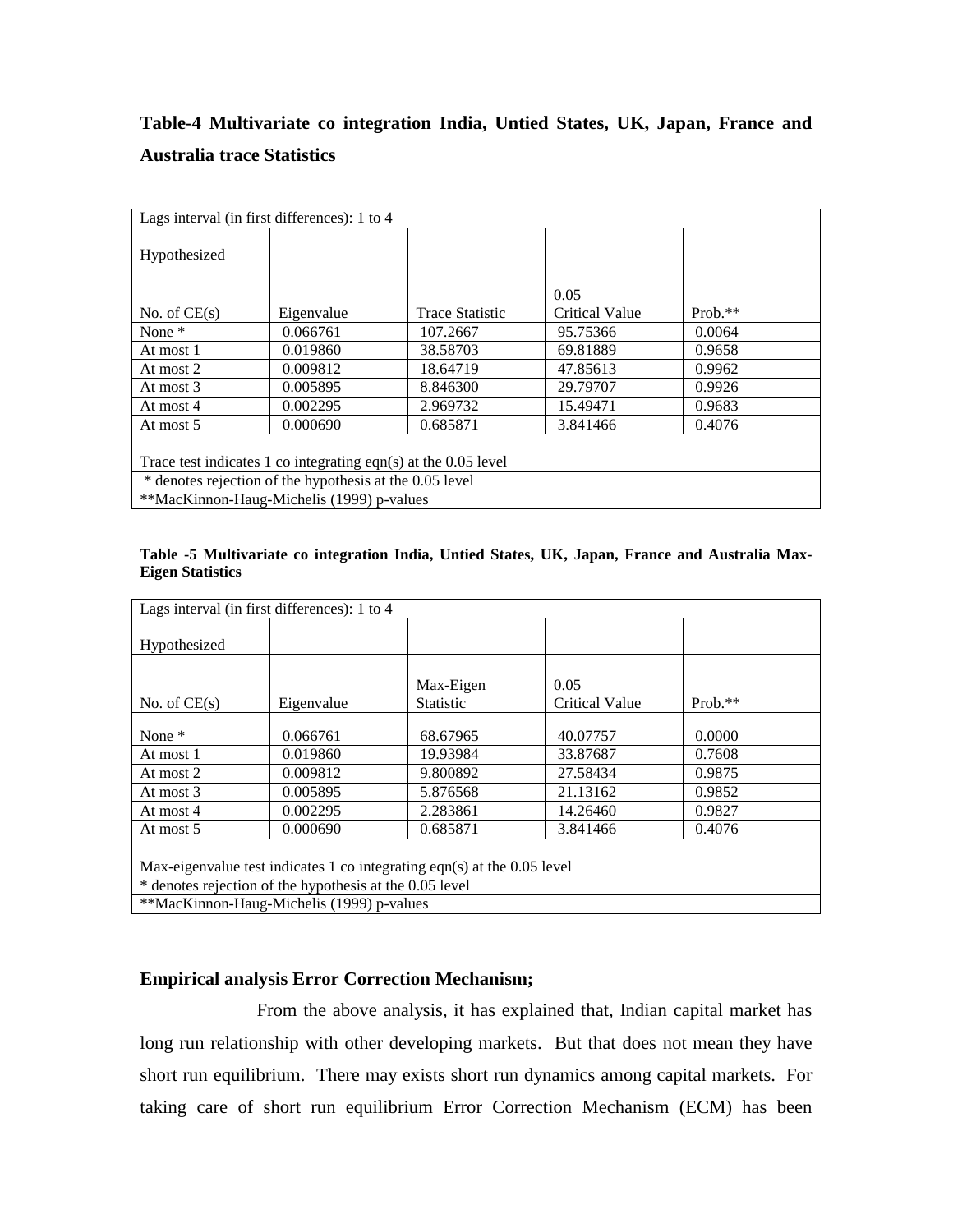adopted. ECM empirical results have shown in the table (6). Indian capital market and Australian capital market has taken into consideration. Empirical result shows that coefficient of difference closing price ATX-100 is non-zero that means difference closing price Sensex is out of equilibrium. Since co-efficient of lagged residual is negative, the term θut-1is negative. Therefore, the dependent variable ∆X is also negative to restore equilibrium. That means dependent variable  $\Delta X$  is above its equilibrium value, it starts falling in the next period to correct the equilibrium error. Empirical result also finds that Indian capital market adjusts to change in Australian capital market have a positive impact on short-run changes. Similarly, in case of UK, Japan and France, short run changes in the capital market has positive impact on short-run changes in Indian capital market except USA capital market which has shown negative impact on short run changes in Indian capital market.

### **Table 6 Error correction model results**

|               |                 | Coefficient<br>$\sigma$ f |           | Adjusted R- | P- value      |
|---------------|-----------------|---------------------------|-----------|-------------|---------------|
| variables     | $\theta$        | lagged residuals          | R-squared | squared     |               |
|               |                 |                           |           |             |               |
|               |                 |                           |           |             |               |
| Australia     | $-4.75E-05$     | 0.641368                  | 0.114292  | 0.113479    | $0.0720*$     |
|               | $(-16.67549)$ # | $(1.800141)$ @            |           |             | $(0.0000)**$  |
| France        | $-7.39E - 05$   | 0.281442                  | 0.017645  | 0.016798    | $0.2896*$     |
|               | (-6.395822)#    | $(1.059176)$ @            |           |             | $(0.0000)**$  |
| United states | $-5.72E - 05$   | 0.207149                  | 0.014829  | 0.013932    | $0.5311*$     |
|               | $(-5.711663)$ # | $(-0.626361)$ @           |           |             | $(0.0000)$ ** |
| Untied        | $-6.72E-06$     | 0.384819                  | 0.017581  | 0.016708    | $0.2151*$     |
| Kingdom       | (-6.255664)#    | $(1.240084)$ @            |           |             | $(0.0000)**$  |
| <b>JAPAN</b>  | $-7.84E-06$     | 0.712599                  | 0.020898  | 0.019961    | $0.0150*$     |
|               | (-7.84E-06)#    | $(2.433790)$ @            |           |             | $(0.0000)$ ** |

$$
\Delta y_t = a_1 + \sum_{i=0}^n \beta_i \Delta y_{t-i} + \sum_{j=0}^m \gamma_j \Delta x_{t-j} + \theta (y_t - \lambda x_t)_{t-1} + e_t \quad (6)
$$

Note.\* Probability value of Coefficient of lagged residuals

\*\* Probability value of Coefficient of error correction term

- # T-statistics of Coefficient of error correction term
- @ T-statistics of Coefficient of lagged residuals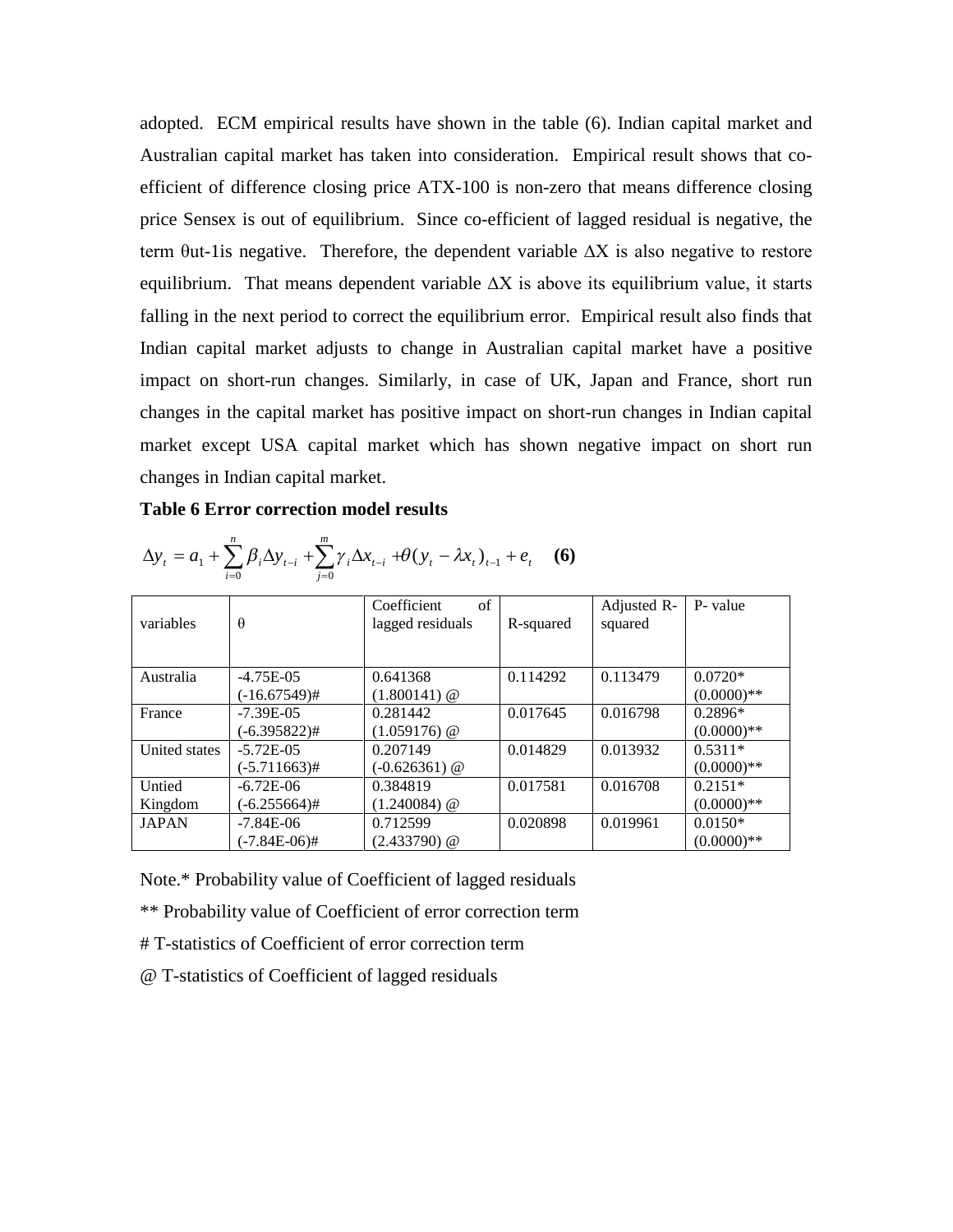# **Section -5**

#### **Summary and Conclusion**

This paper empirically investigates the long run equilibrium relationship between the Indian stock market and the stock market indices of five developed countries as a using the multivariate co integration. The multivariate co integration technique is used to investigate the long run relationship. To asses the short run influence of one market on the other and to assess how many days each market takes to factor out the influence Indian capital market, we have used the granger causality test with 10 days. The present study found that US, Japan and France market factors influencing Indian stock market. It might be because of maximum international trade commercial activities between three countries. UK and Australia markets are not influencing by Indian stock market. Similarly, in case of UK, Japan and France, short run changes in the capital market has positive impact on short-run changes in Indian capital market except USA capital market which has shown negative impact on short run changes in Indian capital market The study finally conclude that India and developed countries markets USA, UK, Japan, France, and Australia highly co integrating during the period of the study

Financial integration is key to delivering competitiveness, efficiency and growth. But will integration also bring about financial stability? Not necessarily. Strong framework rules, closer co operation and in particular a readiness to share information and co ordinate action across borders are necessary complements. Countries such as India will, over the next 10 to 15 years, need to move towards far greater integrated global financial world and policy makers in India need to rethink the framework for such integration. India to a great extent is far less integrated with the global markets and is fortunate in its leadership at the policy level. Our policy makers will navigate India through the present crisis. That is the least of our worries.